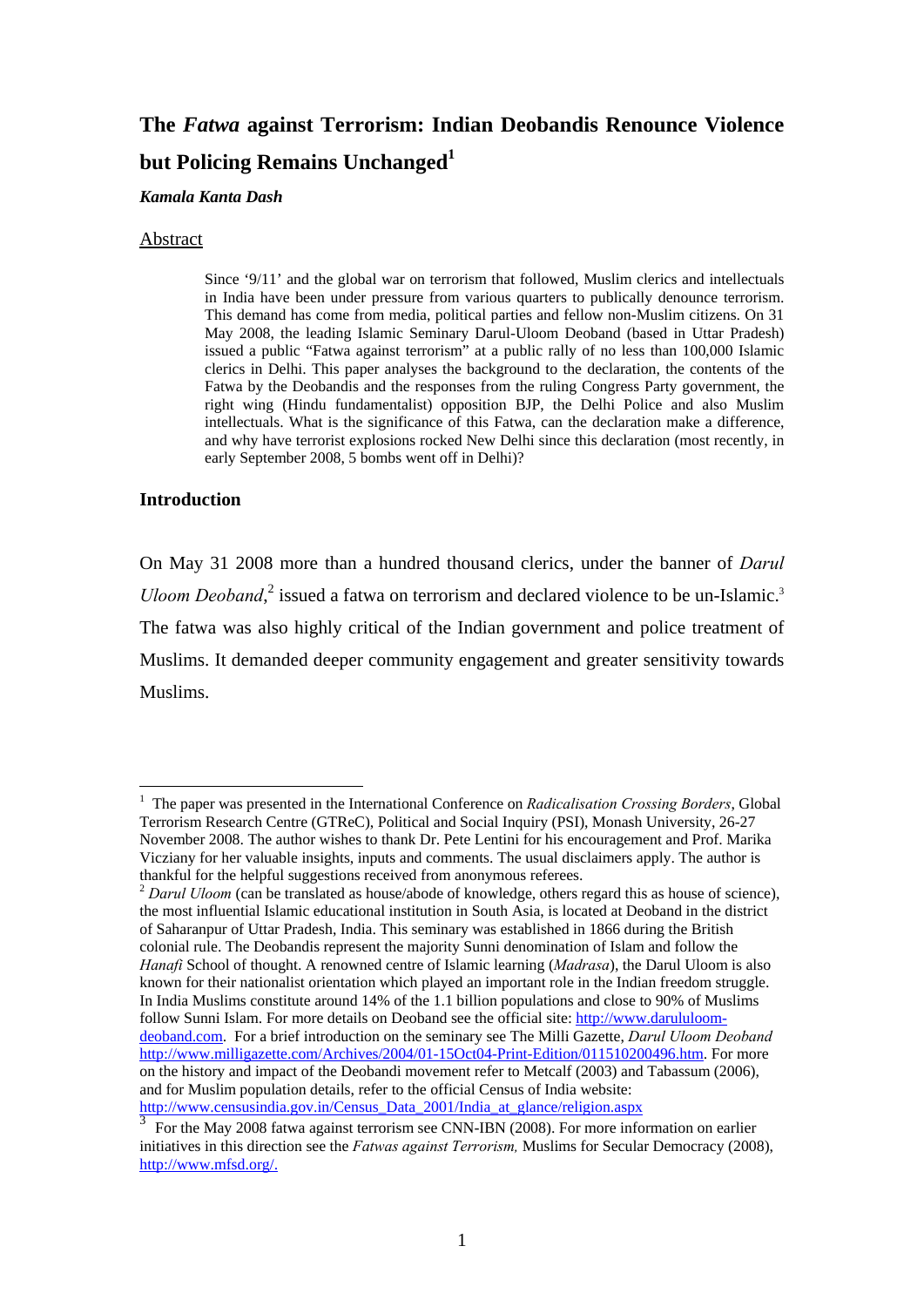This paper analyses the Deobandi fatwa as a community initiative and the Indian government's response to it. It also evaluates the responses of the major political parties. It compares the fatwa with a police encounter six days after the Delhi bombings in September 2008. The situation after the bombings raises the question of why and how the Indian government failed to engage the community in dealing with terrorism, even though the Muslim community had come forward to cooperate.

# **Fatwa on Terrorism and the Deobandis**

 "*Fatwa* comes from the Arabic root word *afta* which means to describe or enlighten." (Abdulaziz al-Gharyani, 2007)

A fatwa seeks to explain, analyse or interpret the different facets of Islamic life.<sup>4</sup> Hence a fatwa is issued to clear doubts and set guidelines for proper behaviour. With the passage of time the fatwa has acquired a quasi-legal status, and its rulings are widely accepted and followed. Therefore the fatwa can be defined as an edict or instruction issued by a recognised body of Islamic scholars or a well-qualified Islamic scholar on different matters pertaining to socio-political, cultural and public affairs aspects of a Muslim society.5

Ironically the word 'fatwa' became internationally known when Ayatollah Khomeini of Iran issued one against Salman Rushdie in 1989 for his controversial book *The Satanic Verses* (Guardian, 1989). A decade later Osama Bin Laden's 1998 fatwa to wage *jihad* against the United States and its allies made international headlines.<sup>6</sup> These fatawa have created an incorrect stereotype that suggests that fatawa are typically oppressive or violent.

Despite this, and especially since 9/11, many Islamic scholars and centres of learning have denounced violence and issued fatawa against terrorism.<sup>7</sup> Until now, however, there have been very few studies of these kinds of fatawa. Because the Deobandi

<sup>4</sup> *Fatwa* is singular, *fatawa* is plural. 5

For a detailed analysis of fatwa see Bar  $(2006: pp. 1-18)$ .

<sup>&</sup>lt;sup>6</sup> For a detailed analysis of this fatwa see Ranstorp (1998: pp. 321-330) and National Commission on Terrorist Attacks (2004). *The 9/11 Commission Report: Final Report of the National Commission on Terrorist Attacks Upon the United States*. New York. W.W. Norton & Company. 7

For a detailed list of such fatawa see http://www.unc.edu/~kurzman/terror.htm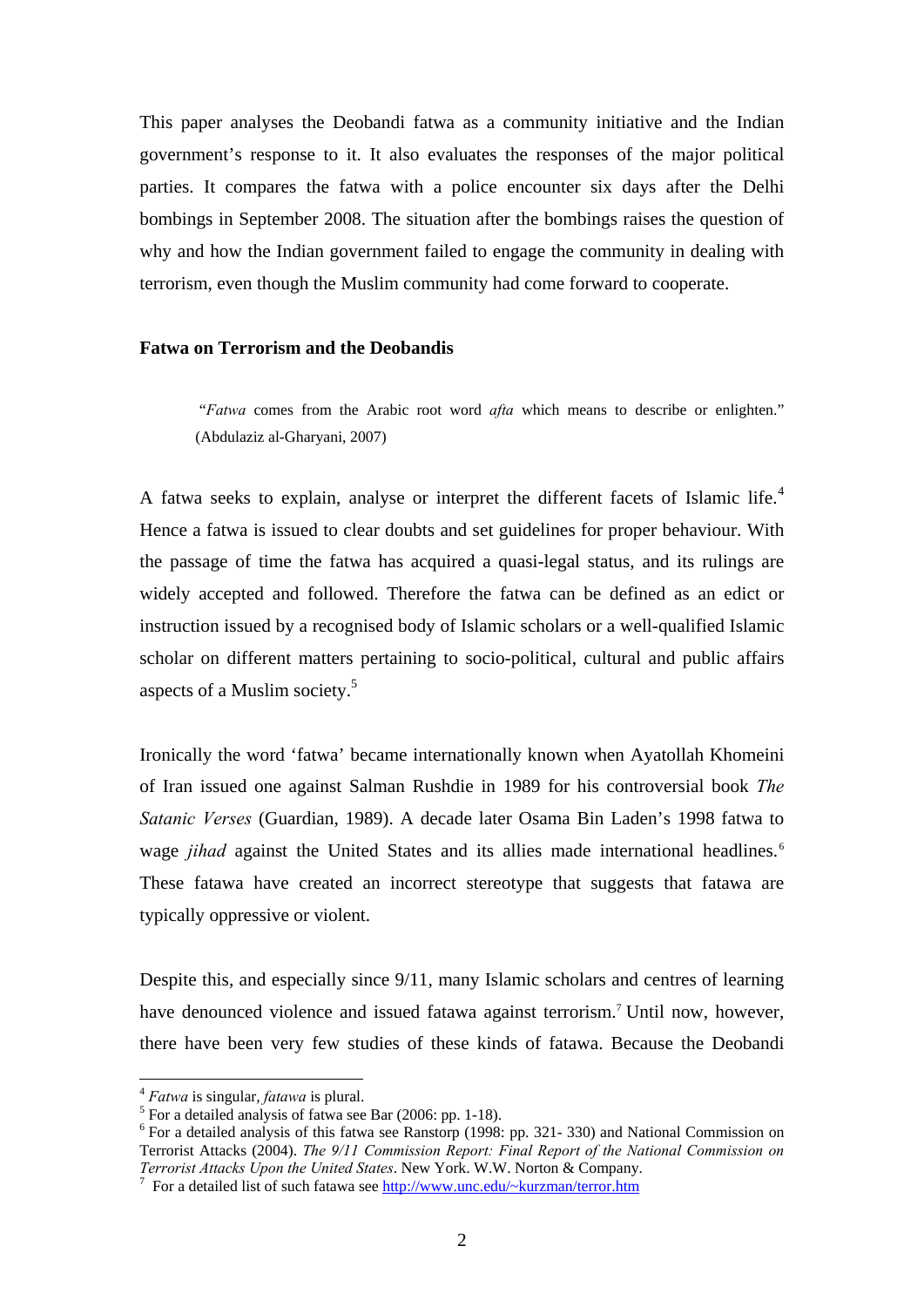fatawa of 31 May 2008 is such a powerful symbol of Islamic peace initiatives, it is particularly worthy of study.8

The Deoband School was established in Uttar Pradesh against the backdrop of the anti-colonial struggles in 1866.<sup>9</sup> The Deobandis were closely associated with the secular-oriented Indian National Congress Party, and the Deobandi clergy opposed the idea of the 'two-nation theory' and the creation of a separate state of Pakistan. Ironically today the Deobandis are ideologically powerful in Pakistan and are representative of the different sectarian groupings into which Muslims fall.<sup>10</sup> In contemporary India the Deobandi opposition to Pakistan's formation has long been forgotten, and it is now commonly assumed that the Deobandis are merely Islamic fundamentalists. This misunderstanding perhaps explains why the fatwa discussed in the next section was not taken sufficiently seriously.

# **India's Fatwa on Terrorism:**<sup>11</sup> **Text and Context**

After 9/11, institutions and intellectuals in Muslim societies across the world, especially leading seminaries like Deoband, were placed under serious scrutiny and accused of being silent sympathisers of fundamentalist Islam. There were persistent demands from all quarters in India that the Deobandis denounce terrorism. With each terrorist attack Indian Muslims were targeted and arrested, and a pattern of witchhunting of Muslim youth by police has been clearly visible (Sikand, 2008). By this time a dominant stereotype has also developed that Muslims do not want to engage with the state or with non-Muslim communities.

Since Independence in 1947, Indian Muslims have faced difficult questions about their loyalty to India and how national identity can be reconciled to their faith. The

<sup>8</sup> Deobandi ideology and movement is being seen as inspiration to the Taliban. The *9/11 commission Report,* National Commission on Terrorist Attacks upon the United States, p.63. http://govinfo.library.unt.edu/911/report/911Report.pdf

 $\frac{1}{9}$  For details see Metcalf (2003) and Tabassum (2006)

 $10$  Abdullah Hussain Haroon Pakistan's permanent representative to the UN 'linked the Deoband seminary to Taliban fighters in NWFP and Federally Administered Tribal Areas (FATA)' and spoke of the need a fatwa from Deoband to stop terrorism in Pakistan, quoted in The Times of India (2008).

<sup>&</sup>lt;sup>11</sup> After 9/11 there were initial efforts in India to denounce violence and terrorism as un-Islamic but they all remained confined to their local milieu. The Deoband initiative is the first of its kind that has been able to reach the national level. For a detailed analysis of fatwa see Bar (2006).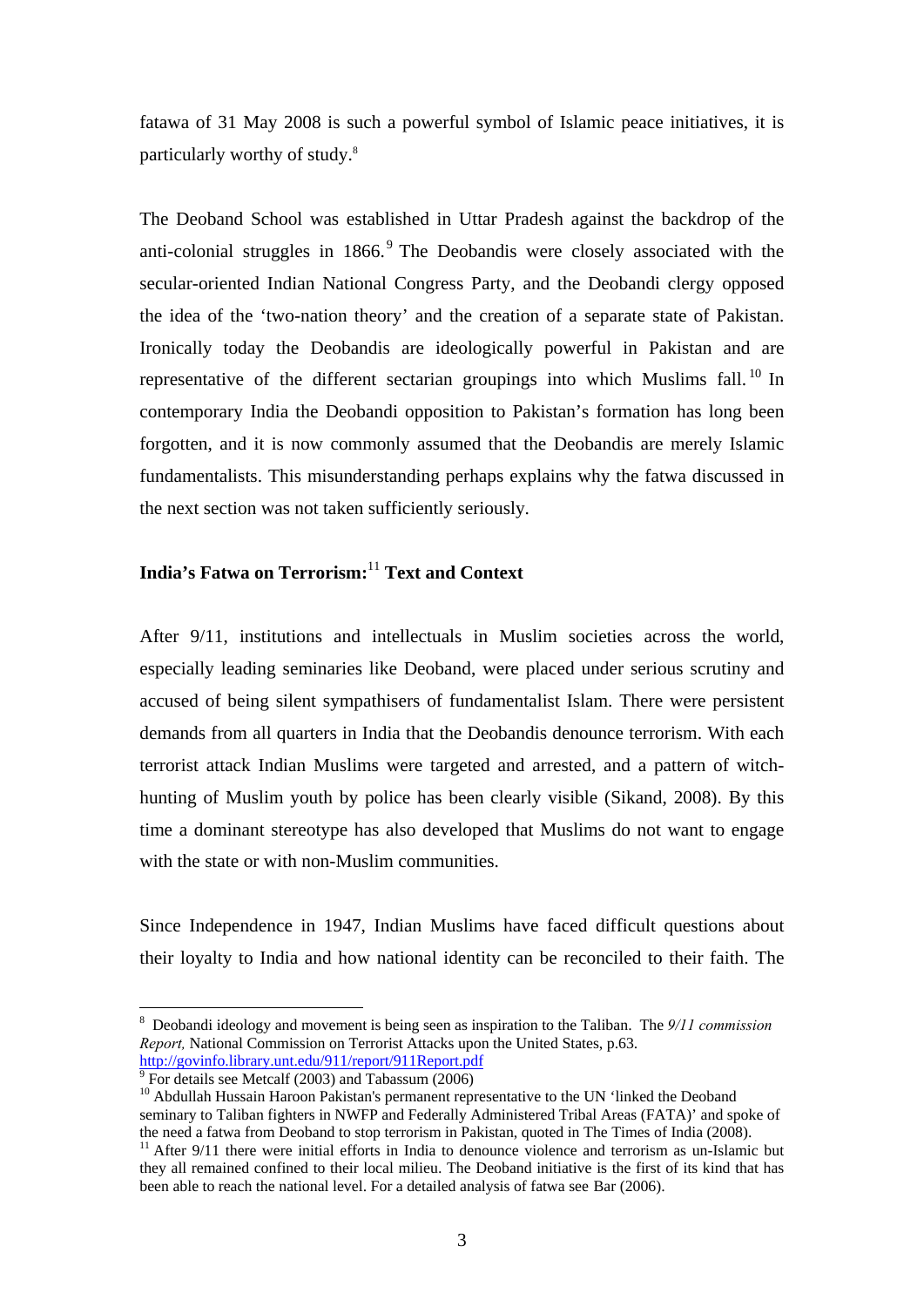creation of Pakistan created the perception that all Indian Muslims had some allegiance to Pakistan and that their commitment to India had been compromised. Over the last two or three years, and especially in 2008, India experienced a series of coordinated terrorist attacks in its major cities. The earlier demands to clarify their stance on terrorism, followed by the terrorist attacks, convinced the clerics at Deoband and *Jamiat Ulema e Hind*<sup>12</sup> to publicly denounce violence and terrorism to be un-Islamic. At the Deoband headquarters in Uttar Pradesh, the All India Anti-Terrorism Conference, held on 26 February 2008, categorically rejected any use of violence and terrorism in the name of Islam (Darul Uloom Deoband).<sup>13</sup> A unanimous decision was taken to accord the February declaration the status of a national fatwa, and this was duly declared in Delhi, the nation's capital, on 31 May 2008. This reiterated the February declaration and declared that "Islam is a religion of peace and harmony. In Islam, creating social discord or disorder, breach of peace, rioting, bloodshed, pillage or plunder and killing of innocent persons anywhere in the world are all considered most inhuman crimes." It further went on to declare "Islam was born to wipe out all kinds of terrorism and to spread the message of global peace (Darul Uloom Deoband, 2008)."

This national fatwa is the first of its kind in South Asia and it is by far the most important community initiative taken by Indian Muslims to denounce violence and to declare terrorism to be un-Islamic. The All India Anti-Terrorism Conference was followed by a series of state-level anti-terror conventions organised by the state units of Jamiat Ulema e Hind to take the campaign and movement to the grassroots level.

The Indian government claims to have taken several steps to redress the grievances of the Muslim community (Ministry of Minority Affairs,  $2006$ ),<sup>14</sup> but in reality it has failed to engage with them. The idea of community engagement appears to be completely absent from official Indian anti-terror policy and discourse. The following section analyses the developments after the September 2008 Delhi attacks to provide evidence of this.

<sup>&</sup>lt;sup>12</sup> The Jamiat-ul-Ulema-e-Hind was founded by Deobandi scholars in 1919, supported the Congress in national freedom movement and became a political mouthpiece for the seminary Daru'l Uloom at Deoband.

<sup>13</sup> For more on the media coverage of the fatwa see "Indian Muslims rally against Terrorism", *Muslims for Secular Democracy*, http://www.mfsd.org/fatwareport.htm <sup>14</sup> Also see the Sachar Committee Report (2006).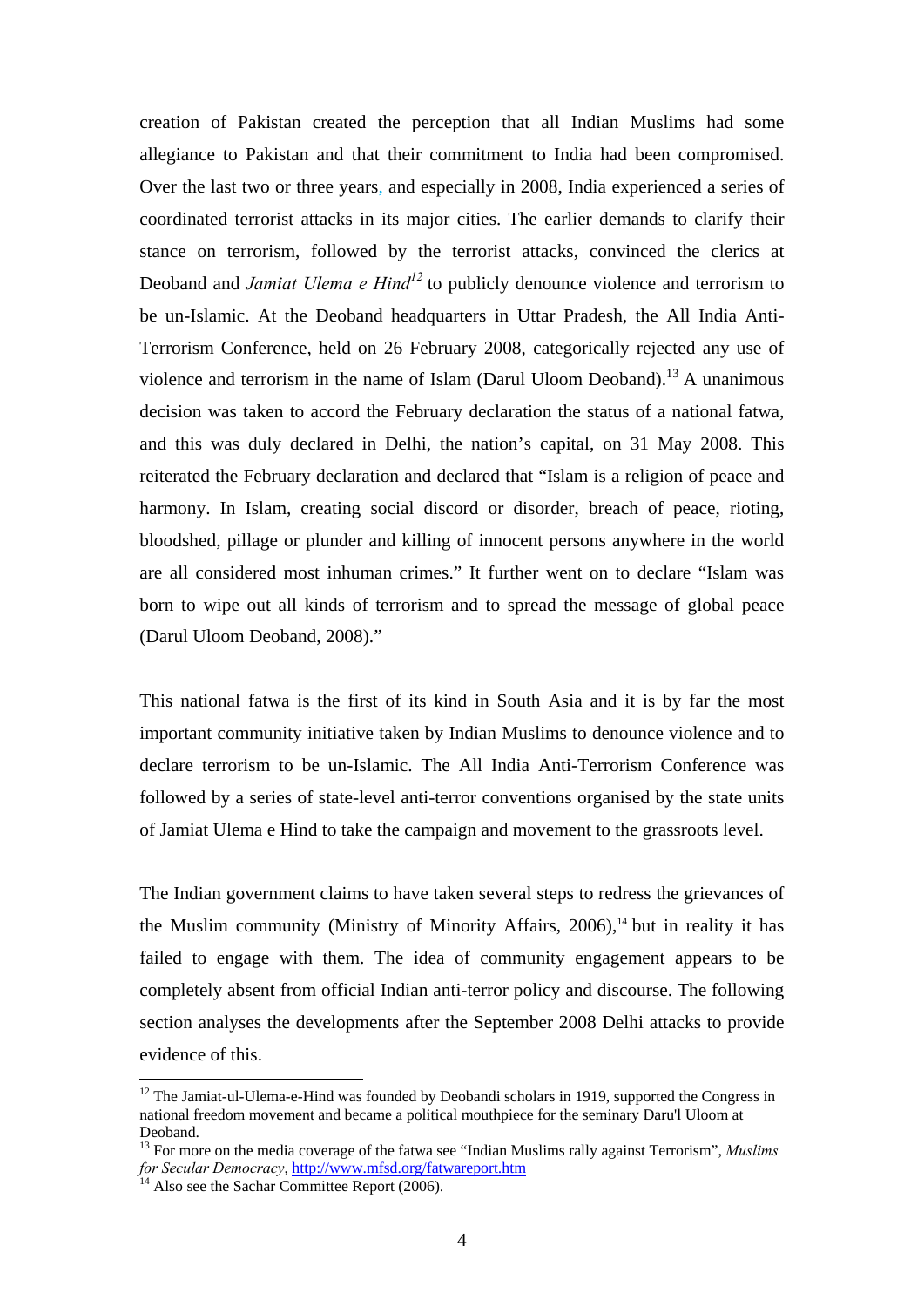#### **Police Responses to the Delhi Blasts**

Five coordinated attacks took place in Delhi on 13 September 2009. At least 30 people were killed and more than 100 were injured. This attack was followed by earlier attacks in Jaipur on May 13, Bangalore on July 25, and Ahmedabad on July 26. Indian Mujahiddein, a new home-grown terrorist group, took responsibility for all four incidents and claimed to be avenging attacks on Muslims (Swami 2008).<sup>15</sup>

Delhi Police were held responsible for not preventing these bomb blasts. As pressure mounted to arrest the perpetrators, the police hunt intensified. As a result, Delhi's Muslim community came under general suspicion and were particularly targeted for surveillance. Instead of consulting with the community, the police allowed rumours to spread and multiply. Eventually, on 19 September, the anti-terrorist special cell of the Delhi police became engaged in what they claimed was a 'shootout' in Jamia Nagar, a Muslim-dominated suburb of South Delhi. However, the police version of this event has been widely contested, and many have claimed that the police rigged it as a coverup of their killing of two Muslim youths (Bidwai, 2008).

The community's complaint was that Delhi police had entered the residential area and shot two men and arrested two university students without any proof of guilt. The killing of these two Muslims, whether the shootout was real or staged, triggered a passionate response from the local Muslim community. Even months later, local Muslim leaders and intellectuals remained extremely angry about what had happened.<sup>16</sup>

The encounter generated intense political debate and the demand for an independent inquiry emerged. Civil liberties groups and local residents questioned the methods used by the police, methods which resulted in the isolation of Muslims in this suburb and elsewhere in the city. This in turn fuelled the negative perceptions the Muslim

<sup>&</sup>lt;sup>15</sup> For the original document that the Indian Mujahideen sent to different media houses to claim responsibility see *Eye for an Eye: The Dust will Never Settle Down,*

 $\delta$  Author's personal interaction with students, faculty at Jamia Millia Islamia and common residents of Jamia Nagar while in Delhi, January-February 2009.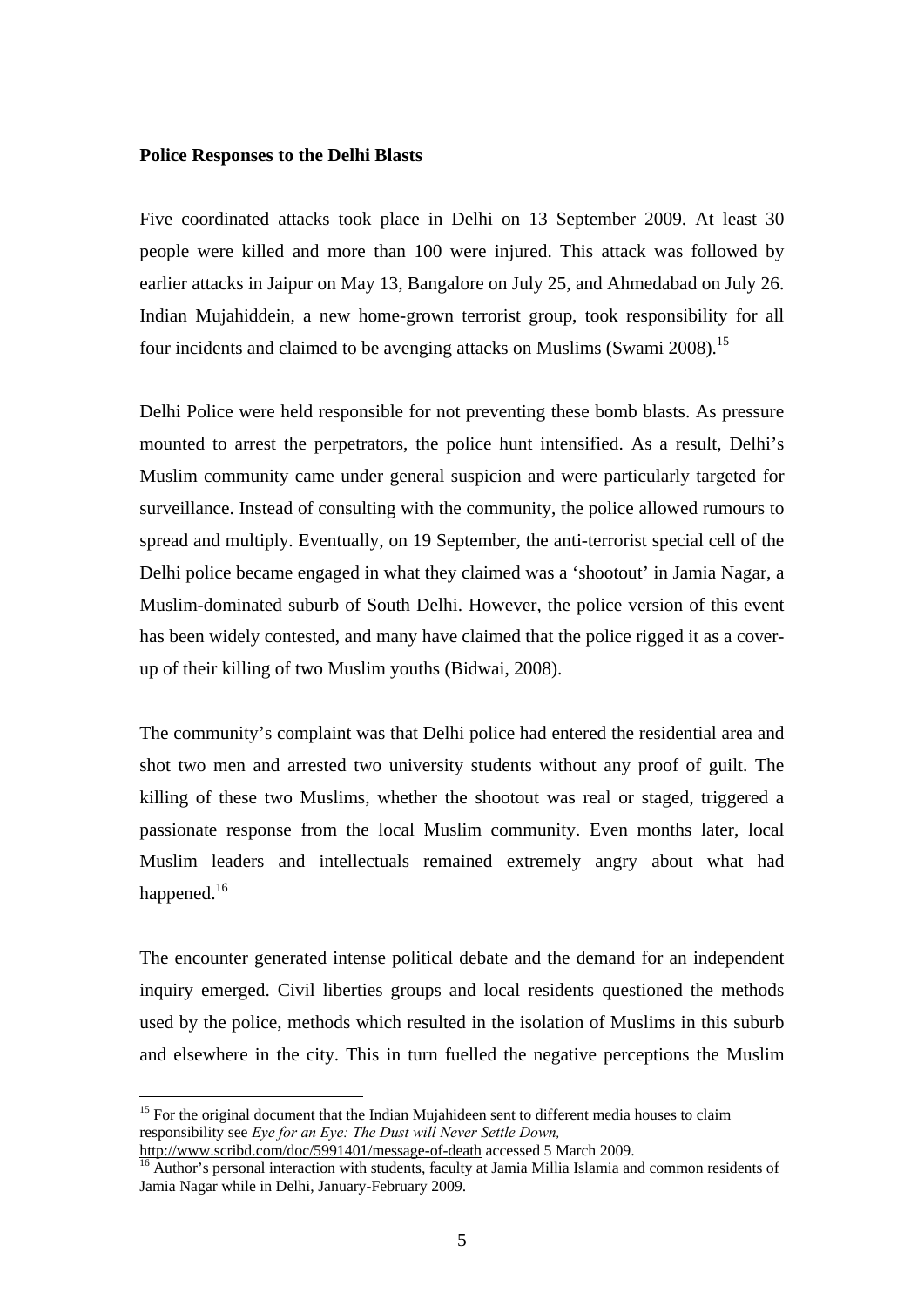community had of Indian police and government and further removed any hope that they had of being treated fairly. Coming so quickly after the Deobandi fatwa, local Muslims also believed that their community's efforts to renounce terrorism and counter the radicalisation process amongst Muslim youths had been ignored. The partnership between the Muslim community and the Indian government and police that might have emerged after the declaration of the national fatwa in May 2008 was now more unlikely than ever to be forged.

In an earlier work this author analysed the need for police/community engagement in countering terrorism and how countries like Britain and Australia have adopted more effective models of community engagement. The Indian counter-terrorism policy, by contrast, continues to follow the historical and paramilitary model of policing (Dash, 2008). Under this policy, surveillance of the community takes priority and blocks any possibility of the police engaging with the community and winning their trust and support in controlling terrorism. One possible reason for the failure of the Indian police to move towards such a policy can perhaps be found in the general politics of India. The following section addresses this issue.

#### **Political response**

The Deobandi fatwa was welcomed by all major parties, even the right-wing Bharatiya Janata Party (BJP), which nevertheless still put forward several reservations. BJP spokesman Mr. V.K. Malhotra was cautious in his reaction to the fatwa. He quoted the Deobandis as saying that "Islam does not permit terrorism," and added that "if it can be put in practice, it will be most welcome" (Times of India, 2008). For the ruling Congress Party the fatwa was welcome and praiseworthy and the BJP later welcomed by calling it a "historic" effort (Two Circles Net, 2008). In other words a significant proportion of the Muslim leadership had taken a strong stance against terrorism. One might have expected the Indian government and police to have made better use of this anti-terror fatwa. But instead of engaging the community in apprehending the criminals behind the Delhi attacks, the police's unilateral action (exemplified by the shootout) seems to have further marginalised the Muslim community.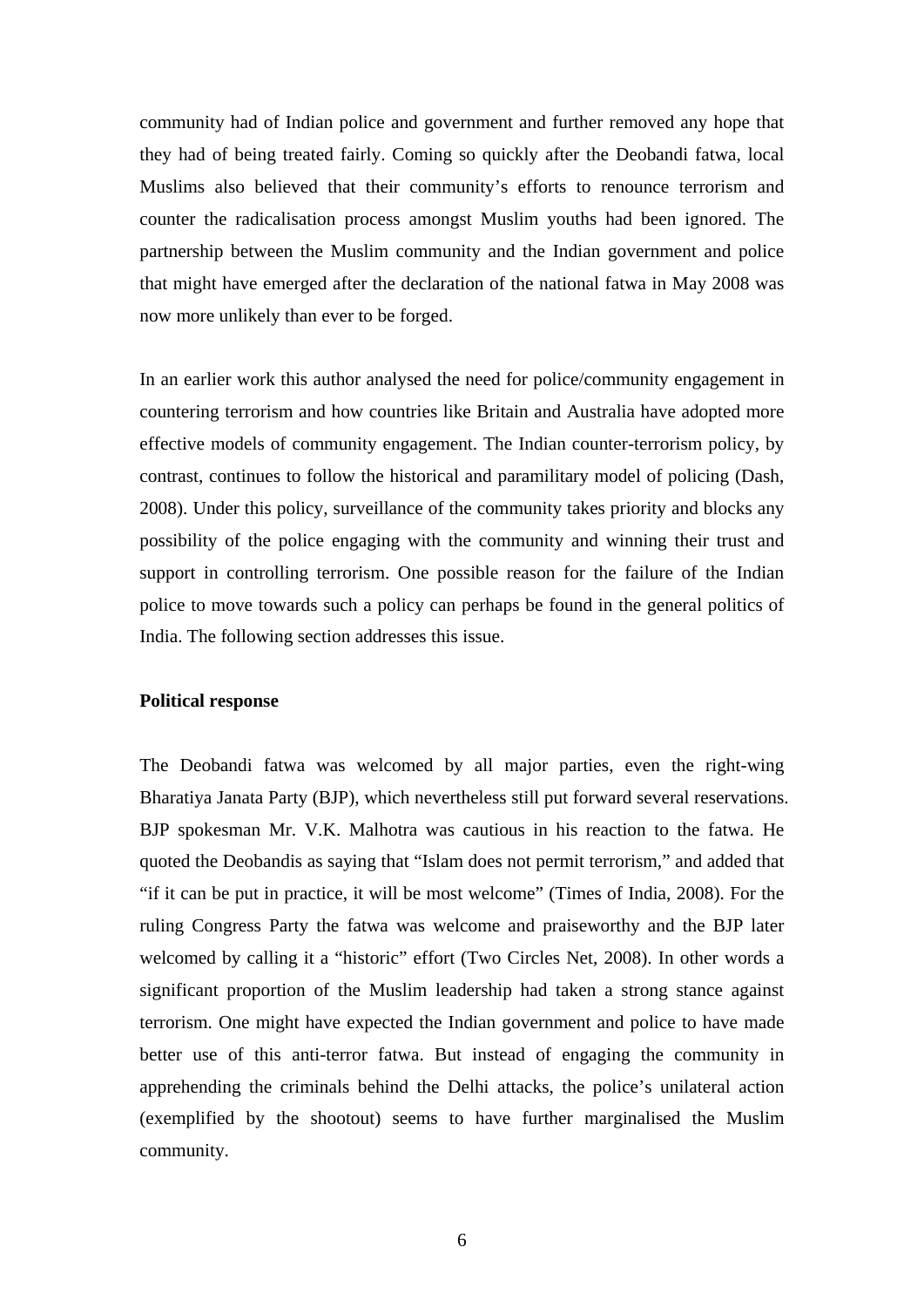The police killing of the two alleged terrorists was hailed by the BJP as a crucial achievement in the fight against terrorism. The Congress Party, however, offered a more muted response. It did not openly celebrate the success of the operation, but it also did not openly condemn it. Nevertheless, they seemed to support the police version of the events and regarded the operation as a police matter. By contrast, opposition parties such as the Communist Party India-Marxist (CPI-M), civil rights groups such as *Janhastakshep* (Campaign against Fascist Designs) and Peoples Union for Democratic Rights (PUDR), local Muslim leaders, students, teachers and activists led by Jamia Teachers Solidarity Group (JTSG) all condemned the shootout. They labelled it as a fake encounter, and demanded an independent judicial inquiry and for the investigation to be handed over to the Central Bureau of Investigation (CBI) as the anti-terrorist special cell of Delhi Police was a party to the encounter (PUDR 2008).<sup>17</sup> The government rejected this demand (The Times of India, 2008a; The Hindu, 2008a).

*The Times of India* (2008b) reported that the government did not want to order an inquiry as this could have allowed the BJP to attack the Congress-led UPA as weak in fighting terrorism. The government also appeared to accept that the security agencies had substantial and sufficient evidence against the two young men who were shot dead in the encounter. The government therefore regarded a separate judicial probe as being likely to demoralise the police force. *The Times of India* (2008b) report further adds that "the government resisted demands for a judicial inquiry on the grounds that it would not serve 'the national interest' to do so and it was time to move on with other measures to reach out to the minority community." It is my personal opinion, however, that the fatal encounter was unfortunate, and it is even more unfortunate to find that the entire episode has become embroiled in electoral politics and the political rhetoric of 'the national interest.'

Another major development to the ongoing debate over the police encounter was Professor Mushirul Hasan's offer of free legal aid to the alleged terrorists. Hasan is the Vice Chancellor of Jamia Millia Islamia (JMI), a prestigious central university in Delhi, where the alleged terrorists were enrolled. BJP accused him of supporting and

<sup>17</sup> Also see South Asia Citizens Web, *Hundreds march to demand Judicial Enquiry into the Batla House 'Encounter',* http://www.sacw.net/article160.html.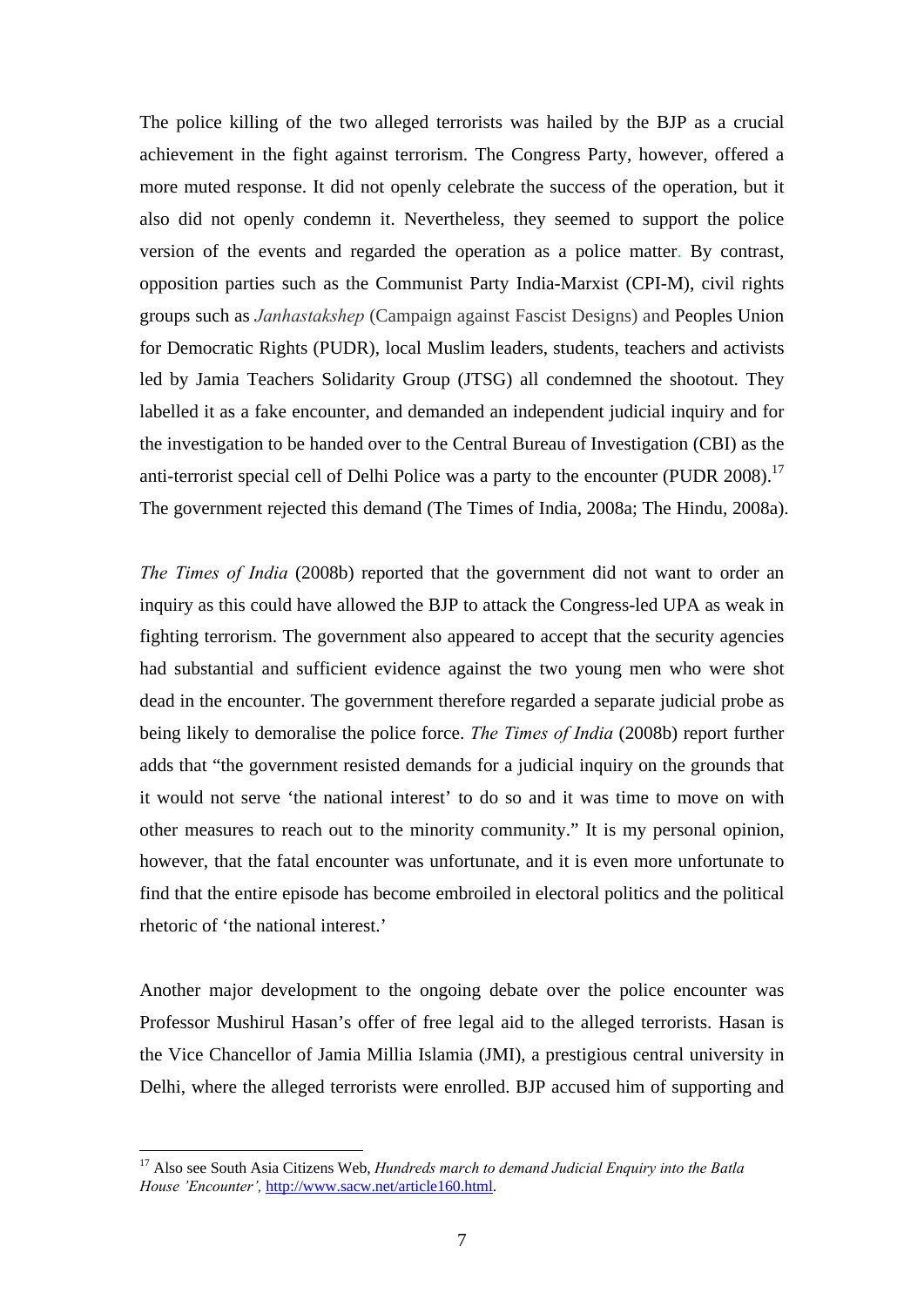promoting terrorism (The Hindu, 2008b). This created fresh debate on the role of political parties in and their commitment to community engagement.

# **Muslim Community Responses after May 2008**

This section gives some examples how the Muslim community has responded to sensitive national issues and incidents in the post-2008 fatwa phase. There have been several occasions where Indian Muslims have shown solidarity with non-Muslim communities.

- After the 26 November 2008 attacks on Mumbai, $^{18}$  the Muslim Council of India and Muslim Jama Masjid Trust-Mumbai refused to bury the bodies of terrorists. 19 According to Islamic tradition, the dead bodies of those terrorists need to be buried. However, the Muslim Council declared them as 'enemies of the country' who did not deserve to be called Muslims.
- In Jodhpur, Rajasthan Muslims chose not to celebrate Ramadan when a temple stampede killed more than 200 people (Indian Express, 2008). During the *Navaratra,* a nine-day special Hindu festival to worship Goddess Durga, thousands of devotees thronged Chamunda Devi Temple of Jodhpur to offer morning prayers. The heavy rush and collapse of the barricade caused a stampede. Local Muslims joined the rescue team and led from the front in donating blood and helping victims reach hospital. Jodhpur taxi drivers, who are mostly Muslims, drove victims to hospital without charge. According to the Hindustan Times, one of the first to reach the site was 22-year-old college student Arif Mohammad, who said "we are all creations of Allah who doesn't differentiate between Hindus and Muslims." His classmate, Sadiq Khan, added "in solidarity with our Hindu

<sup>&</sup>lt;sup>18</sup> Ten terrorists attacked Mumbai. Nine of them were killed by the Indian security forces and one was captured alive. For details see: South Asia Terrorism Portal (SATP), *Chargesheet Mumbai Attack*,

<sup>&</sup>lt;sup>19</sup> Muslim Council of India demanded to the Muslim Jama Masjid Trust which supervises the Bada Kabrastan (big cemetery) in south Mumbai not to bury the slain terrorists as they killed innocent people and thus went against the basic tenet of Islam. For more details on the denial of burial see Yousef (2008) and The New York Times (2009).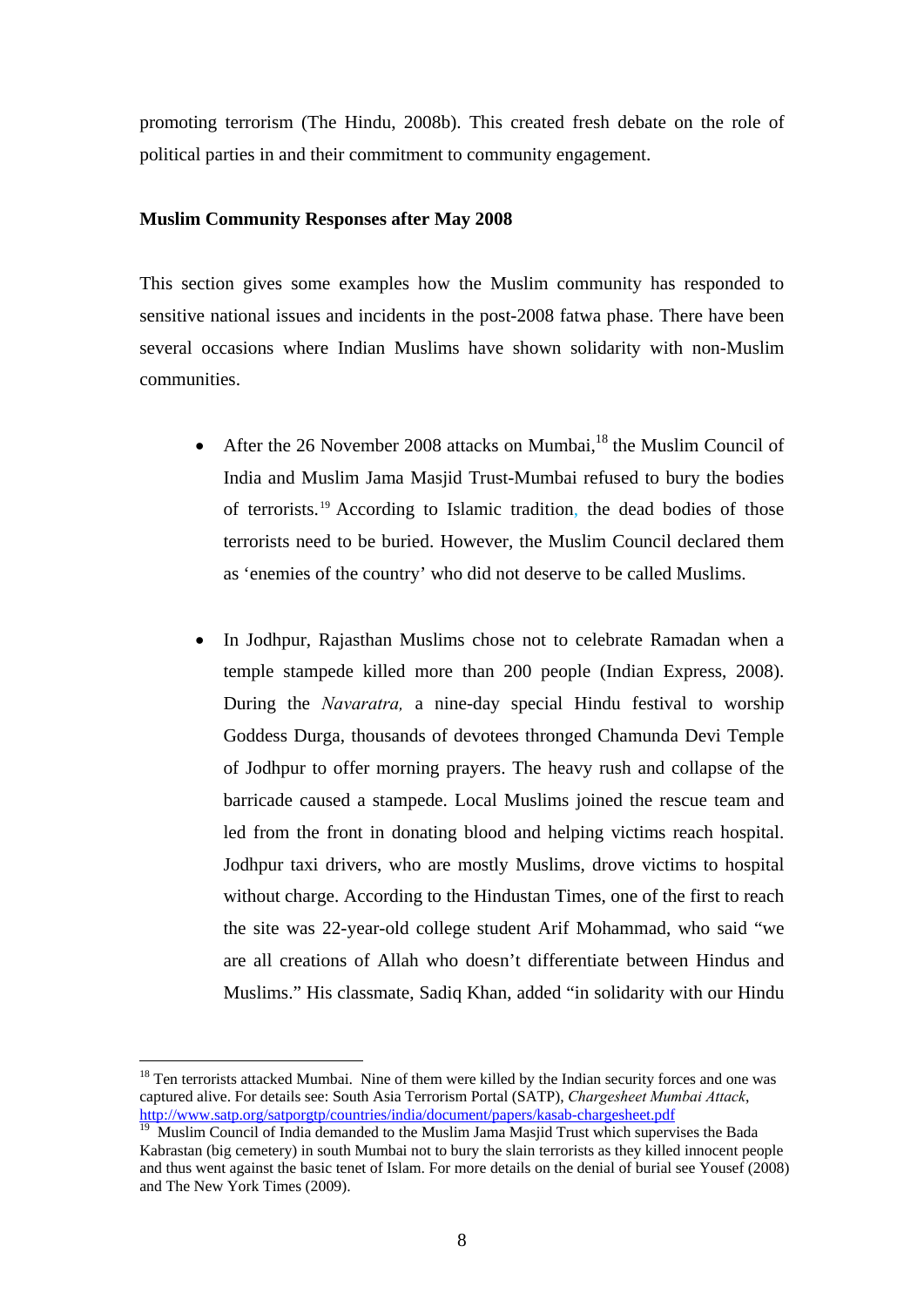brethren who've lost family members, we have decided not to celebrate *Eid* on Thursday."<sup>20</sup>

- When the Malegaon blast investigation suggested the involvement of Hindu extremists, the Jamiat Ulama e Hind (the political affiliate of the Deoband school) was asked if it would use the term *Hindu terrorism.* It responded by saying that the acts of individuals "should not be linked to Islam or any other religion," and categorically stated that they would never use the term *Hindu terrorist*. 21
- Despite the 2008 national fatwa on terrorism, the Vishwa Hindu Parishad (VHP), a right-wing Hindu organisation continues to be suspicious of the stand of the Deobandi clerics. The VHP demanded these clerics to clarify their position on whether India is a hostile land or not for Muslims (Times of India, 2009). The Deobandis issued a new fatwa in March 2009 to declare that India had "ceased to be a *Dar al Harb* (land hostile to Islam) with the end of colonial rule (in 1947)" (Hindustan Times, 2009).

# **Conclusion**

1

The fatwa of 31 May 2008 was the first dramatic sign that Indian Muslims did not want to be branded as a community sympathetic to terrorism. This national fatwa against terrorism has been widely accepted by the Indian Muslim community. The paper suggests that the call for solidarity by Muslim leaders seems to reflect the influence of the Deobandi fatwa and message of peace. However, when Muslims have come forward to engage with the government, there has been little evidence that the Indian government and the police are willing to change their counter-terror strategies. The serious implications of this conservatism are the subject of my doctoral thesis.

 $^{20}$  Eid ul-Fitr is an Arabic word, popularly known in its abbreviated form Eid, is a Muslim holiday which marks the end of Ramadan, a month long tradition of fasting in Islam. For the Jodhpur incident see Hindustan Times (2008).

<sup>&</sup>lt;sup>21</sup> See Webindia, *Jamiat meet condemns attempts to link terrorism with religion*, 9 November 2008. http://news.webindia123.com/news/articles/World/20081109/1100385.html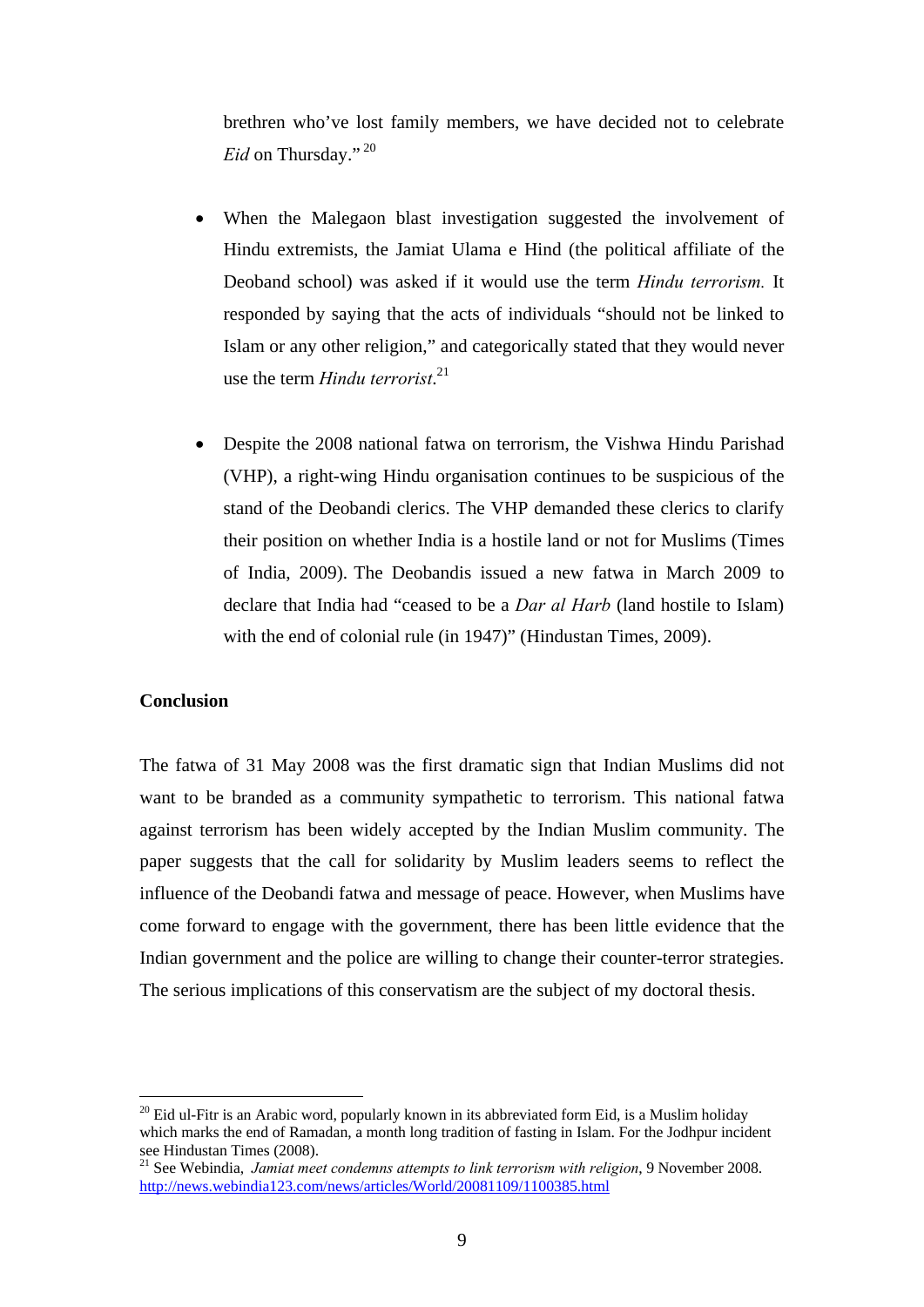#### **References**

#### PRIMARY SOURCES

Deoband official site: http://www.darululoom-deoband.com (accessed on 6 May 2009)

Darul Uloom Deoband (News Section), *Darul Uloom Deoband to Hold All-India Anti-Terrorism Conference*, http://www.darululoom-deoband.com/english/index.htm (accessed on 6 May 2009)

Darul Uloom Deoband's Fatwa against Terrorism (2008)*, Madrasa Reforms in India*, June 4, Source: http://madrasareforms.blogspot.com/2008/06/text-of-darul-uloom-deobands-fatwa.html (accessed on 6 May 2009)

Indian Mujahideen (2009) , *Eye for an Eye: The Dust will Never Settle Down,* http://www.scribd.com/doc/5991401/message-of-death (accessed on 5 March 2009)

Ministry of Minority Affairs (2006), *Social, Economic and Educational Status of the Muslim Community of India.* Sachar Committee Report. Prime Ministers High Level Committee, Government of India, November, http://minorityaffairs.gov.in/newsite/sachar/sachar\_comm.pdf (accessed on 6 April 2009)

Ministry of Minority Affairs, *Prime Minister's New 15 Point Programme for the Welfare of Minorities*, Govt of India, http://minorityaffairs.gov.in/newsite/pm15points/pm15points\_eguide.pdf (accessed on 22 May 2009)

Muslims for Secular Democracy, *Fatwas against Terrorism,*,http://www.mfsd.org/ (accessed on 22 May 2009)

Muslims for Secular Democracy, "Indian Muslims rally against Terrorism", Source: http://www.mfsd.org/fatwareport.htm (accessed on 22 May 2009)

Muslim population detailsas per 2001 Census, refer to the official Census of India website: http://www.censusindia.gov.in/Census\_Data\_2001/India\_at\_glance/religion.aspx (accessed on 22 May 2009)

Peoples Union for Democratic Rights (2008), *PUDR and other organisations address to the press on alleged Encounter at Batla House*, 26 September http://www.pudr.org/index.php?option=com\_content&task=view&id=159&Itemid=60 (accessed on 15June 2009)

The Sachar Committee Report, *Social, Economic and Educational Status of the Muslim Community of India*, Prime Ministers High Level Committee, Ministry of Minority Affairs, Government of India, November 2006, http://minorityaffairs.gov.in/newsite/sachar/sachar\_comm.pdf (accessed on 15June 2009)

South Asia Terrorism Portal (SATP), *Chargesheet Mumbai Attack*, Source: http://www.satp.org/satporgtp/countries/india/document/papers/kasab-chargesheet.pdf (accessed on 22 June 2009)

National Commission on Terrorist Attacks (2004). *The 9/11 Commission Report: Final Report of the National Commission on Terrorist Attacks Upon the United States*. New York. W.W. Norton & Company. http://govinfo.library.unt.edu/911/report/911Report.pdf. (accessed on 22 June 2009)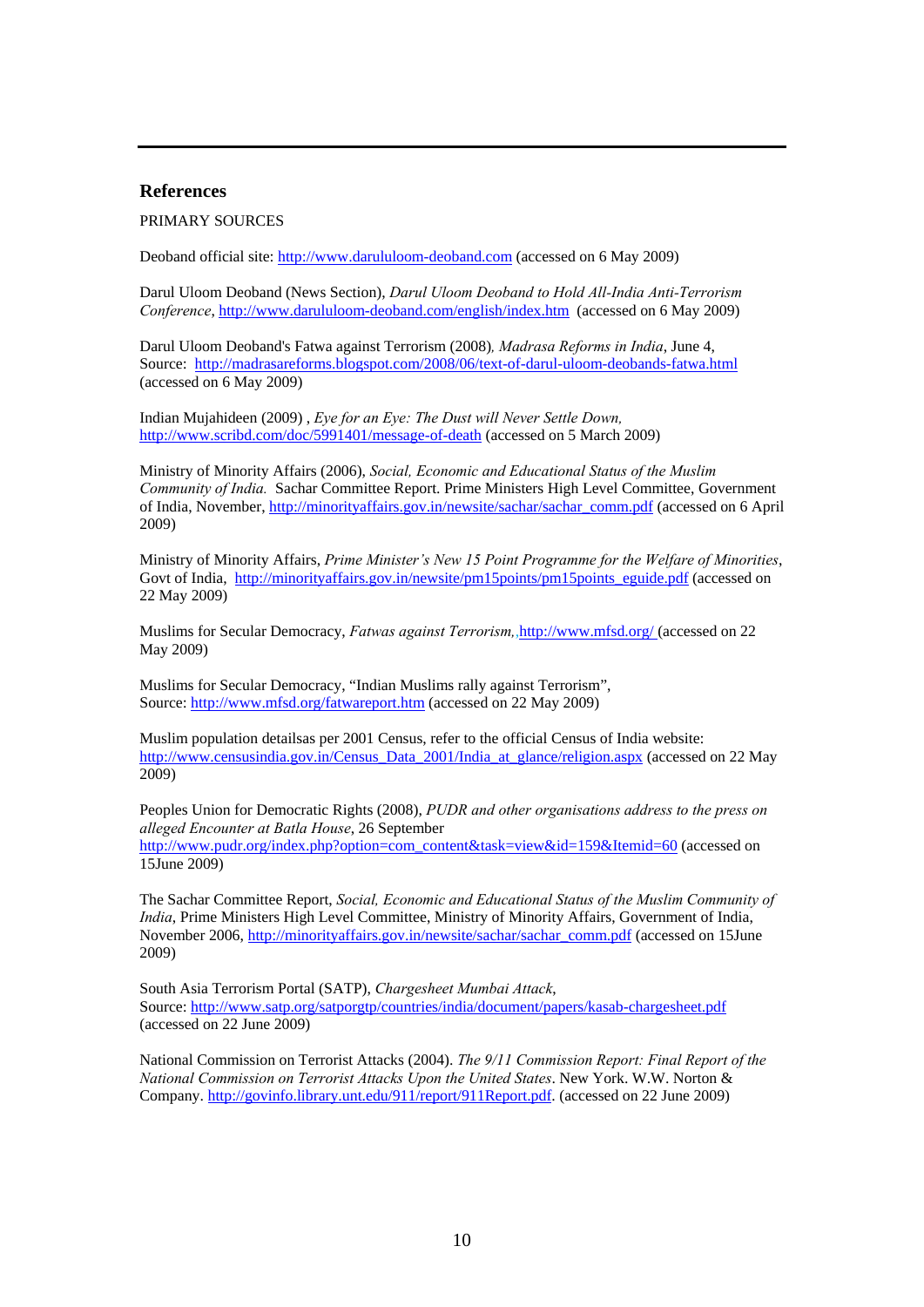#### SECONDARY SOURCES

al-Gharyani, Dr. Adel M. Abdulaziz, *The Historical Development of Fatwa: Part-I* , Fatwa Management System: World Fatwa Management and Research Institute (Islamic Science University of Malaysia(http://infad.usim.edu.my/modules.php?op=modload&name=Sections&file=index&req=view  $article & \text{article} = 1 & \text{page} = 1$ , accessed on 22 June 2009)

Bar, Shmuel (2006), *Warrant for Terror: Fatwās of Radical Islam and the Duty of Jihād,* Lanham: Rowman and Littlefield.

Bidwai, Praful (2008), "Delhi encounter raises tough questions," *Combat Law*, Volume 7, Issue 5 September - October, http://www.combatlaw.org/information.php?article\_id=1224&issue\_id=42 (accessed on 9 May 2009)

CNN-IBN (2008), 'Darul Uloom calls terrorism the 'most inhuman crime', 1 June. Source: http://ibnlive.in.com/news/darul-uloom-calls-terrorism-the-most-inhuman-crime/66397- 3.html?from=search (accessed on 9 May 2009)

Dash, Kamala Kanta (2008) "Counter-terrorism and Police Community Engagement in India," in Marika Vicziany and Robert Crib, Eds. *Is This Asian Century*? Proceedings of the 17th Biennial Conference of the ASAA, Melbourne. (www.arts.monash.edu.au/mai/asaa/kdash.pdf, (accessed on 9 May 2009)

Metcalf, Barbara (2003) *Islamic Revival in British India: Deoband, 1860-1900.* New Delhi: Oxford University Press

Tabassum, Farhat (2006), *Deoband Ulema's Movement for the Freedom of India*, New Delhi: Manak Publications

Ranstorp, Magnus (1998), *Interpreting the Broader Context and Meaning of Bin-Laden's Fatwa,*  Studies in Conflict & Terrorism*,* 21:321-330

Sikand, Yoginder (2008), "Deoband's Anti-Terrorism Convention: Some Reflections"**,** *Madrasa Reforms***,** 11 March, Source: http://madrasareforms.blogspot.com/2008/03/deobands-anti-terrorismconvention-some.html (accessed on 9 May 2009)

South Asia Citizens Web, *Hundreds march to demand Judicial Enquiry into the Batla House 'Encounter',* http://www.sacw.net/article160.html (accessed on 19 May 2009)

Swami, Praveen (2008), "Indian Mujahideen' claims responsibility," *The Hindu*, 27 July**.**  http://www.hindu.com/2008/07/27/stories/2008072759280100.htm (accessed on 19 June 2009)

The Guardian (1989), *Rushdie in hiding after Ayatollah's death threat,* 15 February http://www.guardian.co.uk/books/1989/feb/15/salmanrushdie (accessed on 19 June 2009)

The Hindu (2008), BJP all praise for Deoband 'fatwa', 2 June http://www.thehindu.com/2008/06/02/stories/2008060255231200.htm (accessed on 19 June 2009)

The Hindu (2008b), Sack Jamia Millia Islamia Vice-Chancellor: BJP, 25 September. http://www.hindu.com/2008/09/25/stories/2008092557681200.htm (accessed on 29 May 2009)

The Hindu (2008a), *Demand for judicial probe into Batla encounter,* 6 October http://www.hindu.com/2008/10/06/stories/2008100657710300.htm (accessed on 19 May 2009)

The Milli Gazette (2004), *Darul Uloom Deoband* http://www.milligazette.com/Archives/2004/01- 15Oct04-Print-Edition/011510200496.htm (accessed on 11 July 2009)

The Muslims News (2008), *46 Muslims killed in Mumbai terrorists attacks*, UK**,**  http://www.muslimnews.co.uk/paper/index.php?article=3841 (accessed on 11 July 2009)